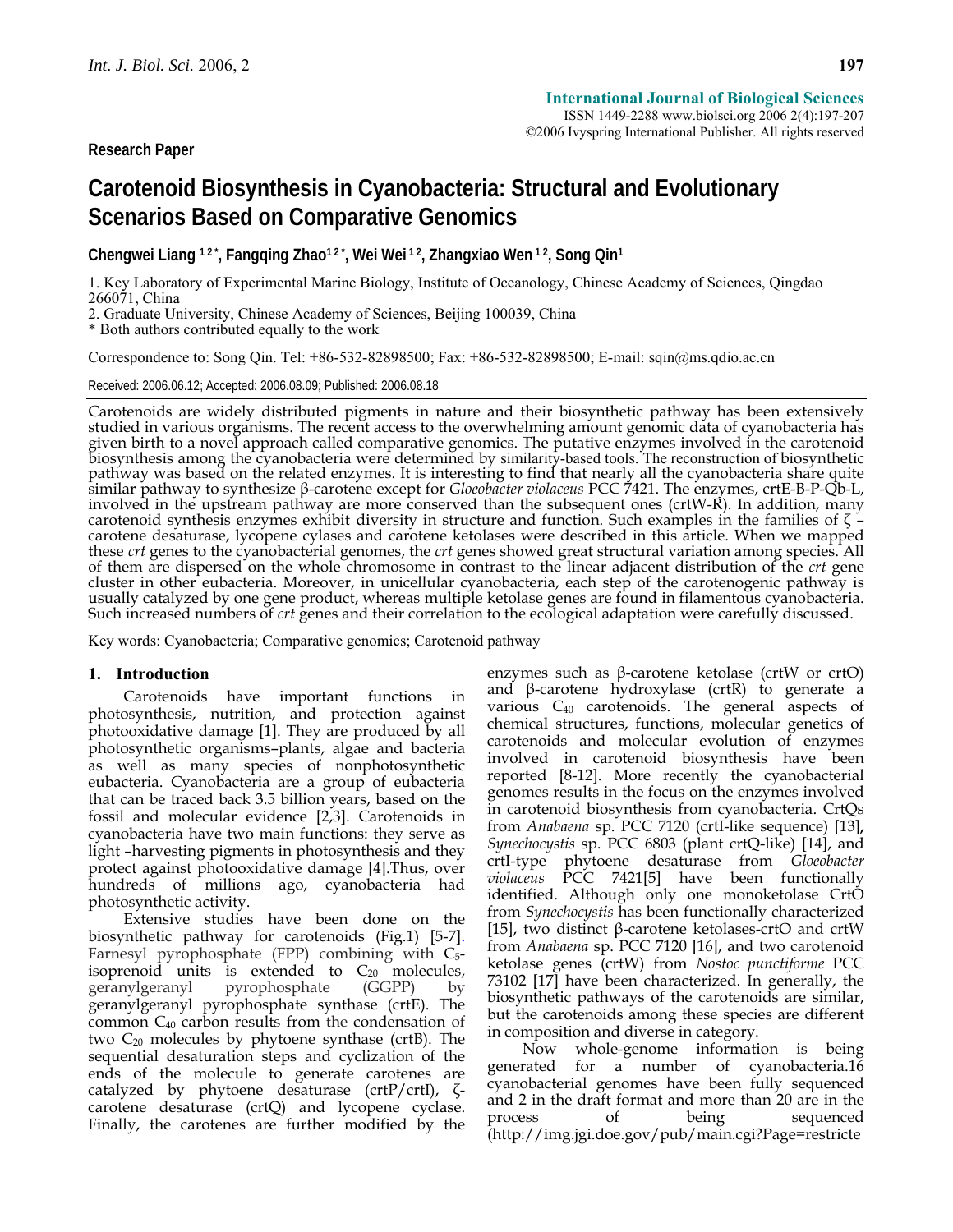# dMicrobes&domain=Bacteria;

http://www.ncbi.nlm.nih.gov/).The complete genome sequences of cyanobacteria allowed us to obtain a comprehensive data set of genes encoding enzymes in the carotenoid biosynthetic pathway. Moreover, even if experimental studies have become possible to reconstruct the pathway on the basis of a prediction of the genes and its function from the complete genome sequence data. Genome-wide screening of *crt* genes based on the genomesequencing project provided us a new and comprehensive insight into the cyanobacterial carotenoid biosynthetic pathway. In this article, emphasis is centered on the comparative analysis of cyanobacteria and shedding light on the diversity of the carotenoid biosynthesis pathway based on the information of genomes.

# **2. Materials and methods**

# **Data sources**

The genomes of 18 cyanobacteria included *Synechocystis*, *Synechococcus*, *Prochlorococcus*, *Anabaena*, *Nostoc*, *Trichodesmium, Gloeobacter* and *Crocosphaera*  were downloaded from IMG database. Each genome was fed into the program *formatdb* [18] to create an organism-species database. A set of *crt* genes was obtained from IMG v.1.1 (http://img.jgi.doe.gov/v1.1/main.cgi) and GenBank database. This dataset, including well-characterized and putative enzymes encoded by cyanobacterial *crt* genes, was used to construct a query protein set. Each protein in this query dataset was used to search the potential novel sequences in all cyanobacterial species with whole genome sequences available, by using the BLASTP and TBLASTN programs, with e-value<1-10. The best hits were identified as homologs in the species. Results of sequence similarity searches were parsed and the orthologues were extracted for each species. Positions of *crt* genes were manually inspected for each species. Similarity searches of the above databases also led to identification copies of *crt* genes in these species.

# **Multiple sequence alignment and phylogenetic analysis**

Multiple protein sequence alignment was performed using ClustalX program with the implanted BioEdit [19, 20] for each of caroteniod biosynthetic pathway genes. Motifs of these enzymes across the domains were determined by NCBI BLAST search or SMART (http://smart.embl-heidelberg.de/) [21]. Phylogenetic trees were reconstructed using neighbor-joining method [22], as implemented in the program MEGA 2.1 [23]. Bootstrap support was estimated using 1000 replicates for distance analyses.

#### **Tertiary structure prediction**

To well understand the evolution of certain enzyme, protein structure was analyzed using homology modeling. The protein sequences of lycopene cyclase from *Prochlorococcus* MIT 9312 and *Arabidopsis thaliana* were submitted to the protein model server: RCSB protein data bank Web server (http://www.rcsb.org/pdb/Welcome.do) with PDB-1pn0 as the model template. All the manipulations were performed using PdbViewer.

#### **3. Results and discussion**

# **General comparison of the carotenoids biosynthetic genes from cyanobacteria**

Similarity search between query sequences and cyanobacterial genomes were performed by BLASTP program. The distribution of genes involved in carotenoid biosynthesis across 18 cyanobacterial genomes is summarized in Figure 2. We can see geranylgeranyl pyrophosphate synthase (crtE/GGPS) and phytoene synthase genes (crtB/pys) are widely distributed among all the species. The cyanobacteria share the same carotenoid biosynthetic pathway to lycopene except for *G.violaceus* 7421.

Multiple alignments of the predicted amino acid sequences from the homologous carotenoid biosynthetic genes from cyanobacteria were constructed. A similar degree of difference in these proteins among cyanobacteria is noted here. Consistent with the hypothesis that the early reactions of carotenoid biosynthesis are conserved [8], the present study also reveals the enzymes are more conserved in the upstream pathway. In spite of the difference in the lycopene biosynthetic pathway between *G. violaceus* PCC 7421 and other species, the enzymes in the formation of phytoene have the close phylogenetic relationship supported by more conserved domain. Aside from *G. violaceus* PCC 7421, the crtP shares more than 60% amino acid identity across different species. With exception of the crtQa from *Anabaena* sp. PCC 7120, ζ-carotene desaturase also have highly similarity with the amino acid identity from 55% to 99.3% among various cyanobacteria. While the carotene ketolase and carotene hydroxylase in the late steps are significantly less conserved than other enzymes in the pathway.

# **The diversity of enzyme involved in the desaturation step**

Phytoene is converted to lycopene by four-step desaturation and use two related enzymes phytoene desaturase (CrtP/Pds) and ζ-carotene desaturase (CrtQ/Zds) in the most of cyanobacteria; However, *G.violaceus* PCC7421, like most bacteria and fungi, uses only one enzyme, phytoene desaturase (CrtI)[6], catalyzing four-step in this pathway. Surprisingly, homologues of CrtI from *G. violaceus* PCC7421 are also found in *Anabaena variabilis* ATCC 29413 (e=0/Identities=57%), *Anabaena* sp. PCC 7120 (e=0/Identities57%), *Trichodesmium erythraeum* IMS101 (e=0/Identities=57%), *Crocosphaera wastsonii* WH8501 (e=0/Identities=55%), *Synechocystis* sp.PCC6803 (e=0/Identities=56%), which are not involved in the lycopene biosynthetic pathway. Thus, although the crtI homologs in these cyanobacteria appear to be involved in carotenoid biosynthesis, their functions are different from that of crtI in *G. violaceus* PCC 7421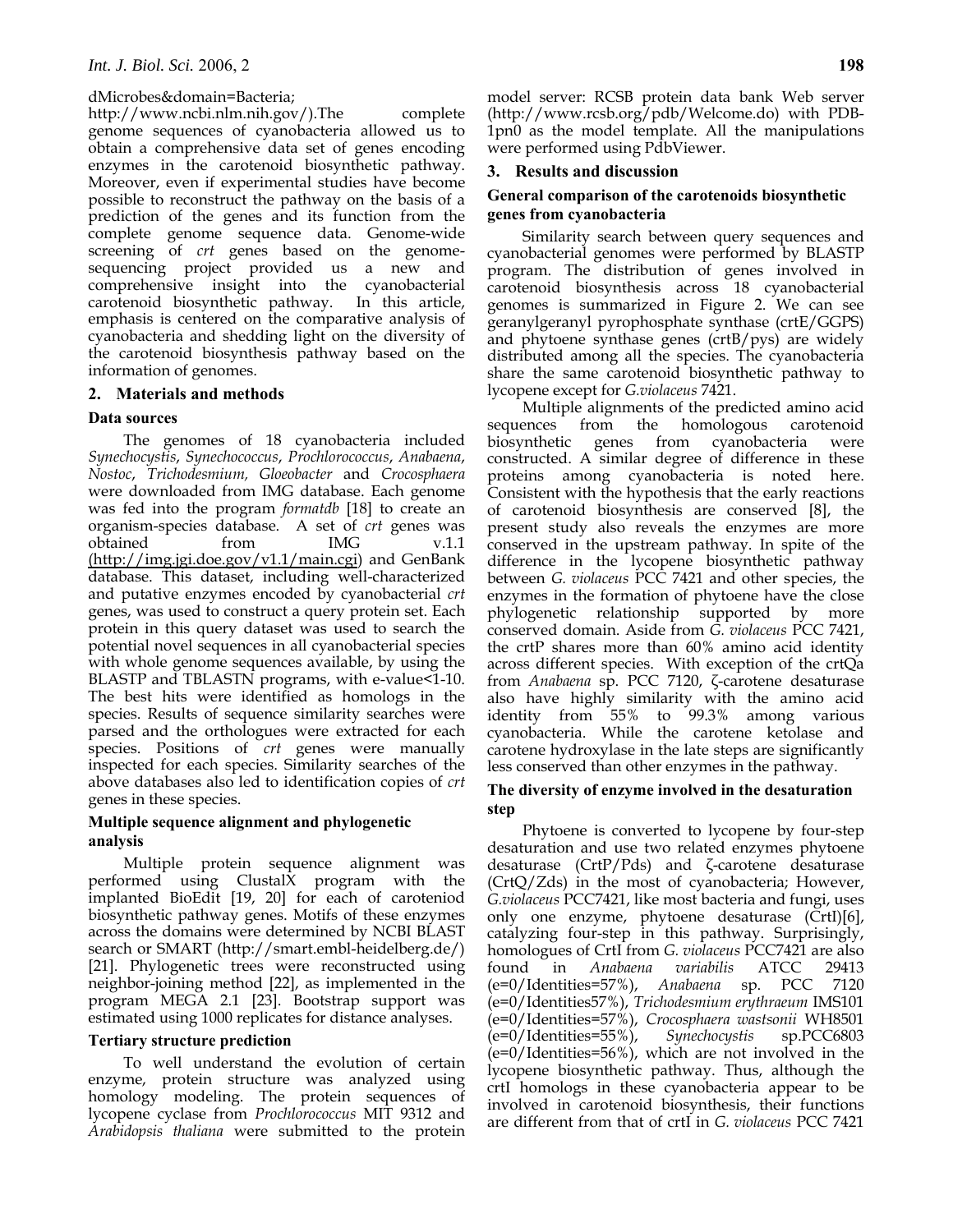and bacteria. We therefore propose that these enzymes originated in a same ancestor and then evolved into a different enzyme in different cyanobacteria that produces novel carotenoids that acquire new physiological function. The carotenoid biosynthetic pathway in *G. violaceus* PCC 7421 is unique contrast to other cyanobacteria. The molecular phylogenetic analysis based on 16S rRNA also demonstrated an isolated position away from other groups of cyanobacteria for *G. violaceus* [24]. This organism is thought to retain traces of the ancestral properties of cyanobacteria.

crtQa from *Anabaena* sp. PCC 7120 which had been functionally identified to convert  $\zeta$  –carotene to lycopene [13] while crtQb is involve in this desaturation step in other species [14]. By BLASTP program, we also found homologue of crtQb from *Anabaena* sp. PCC7120, but the information on its function is not available yet. crtQa was found no homologues in other species. Nevertheless both crtQa and crtQb convert  $\zeta$  –carotene to lycopene, they have no similarity in sequence, and only crtQb displays high conservation with the plant counterparts. The crtQb and crtP from cyanobacteria show high similarities in their amino acid sequence and both contained partial amine oxidoreductase domain. It is very likely that they evolved from the same ancestor. Surprisingly, crtQa is share little sequence similarity to the 'plant-type' phytoene desaturase (crtP gene product), but it has considerable conserved with the bacterial-type enzyme (crtI gene product). It is possible that the cyanobacterial crtQa gene and crtI gene of other microorganisms originated in evolution from a common ancestor.

# **The evolutionary analysis of crtL- type cyclase and its absence in some species**

The cyclization reaction of lycopene to β-carotene is also related to different enzymes. The ends of the resulting acyclic lycopene may be cyclized to *β*-ionone, or *ε*-ionone rings. The formation of *β*-ionone rings and of *ε*-ionone rings in plants is catalyzed by two different enzymes, the *β*-cyclase and the *ε*-cyclase. The same case is in some cyanobacteria. Both enzymes show high similarities in their amino acid sequence and it is very likely that they evolve from the same ancestor [25]. The phylogenetic relationship among the crtL from cyanobacteria, green algae and higher plants is depicted in Fig.3. From the phylogenetic tree, we can see the enzymes fall into two groups. The cyclase from cyanobacteria separating from other cyclase formed monophyletic group divided into two subclusters containing the *β*-cyclase and the *ε*-cyclase. So we suppose that gene may be duplicated after the speciation of the cyanobacteria, chlorophytes and plants. In order to well understand the evolution of the *β*-cyclase and the *ε*-cyclase, we examined the tertiary structure using the lycopene cyclases from *Arabidopsis thaliana* and *Prochlorococcus marinus* str. MIT 9312 as an example (Fig. 4). A comparable analysis for the tertiary structure of cyclase from cyanobacteria and plants reveal *β*-cyclase and *ε*cyclase have similar structure folds from the same organisms. A single loop formed with five β-strands and one α-helix has conserved in four models, which may be related to binding domain. Several antiparallel β-strands both contained in the tertiary structure of plant-type *β*-cyclase and *ε*-cyclase are lacking in that of the cyanobacteria. We supposed lycopene cyclase in a given lineage may evolve through gene duplication that happened after cyanobacteria and chlorophytes/plants speciation event.

However, it is interesting that only in genus *Prochlorococcus*, both of lycopene β-(crtL-b) and εcyclase (crtL-e) enzymes were found, while, in *Synechococcus* only one enzyme has good hit with the query sequence. Although there is not only no detectable crtL-e- but also no crtL-b-like lycopene cyclase gene in the genomes of *Synechocystis* sp. 6803, *Thermosynechococcus elongatus*, *Trichodesmium erythraeum*, *Gloeobacter*, *Crocosphaera wastsonii* WH8501, *Nostoc punctiforme* and *Anabaena*, the related carotenoids had been detected in some species[5-7]. It would be of interest to know which enzymes converting lycopene to β-carotene in these cyanobacteria. Recently, Takaichi et al (2005) [7] found *Anabaena* sp. PCC 7120 alr3524 has sequence homology to a new type lycopene cyclase CruA from *Chlorobium tepidum* [26]. Then we used alr3524 from *Anabaena* sp.7120 and CruA from *C. tepidum* as query sequence, it is interesting to found homologous enzymes were identified in *Thermosynechococcus elongates*, *Anabaena*, *Nostoc*, *Synechocystis* sp. PCC 6803, *Trichodesmium, C.watsonii* WH 8501*, G.violaceus*  PCC7421 other than in *Prochlorococcus* and S*ynechococcus* (Table1), but their functions have yet to be investigated.

# **Conserved domain between crtW-type ketolase and crtR-type hydroxylase**

Two distinct β-carotene ketolase genes, crtW and crtO, were found in the genome sequences of cyanobacteria. *Anabaena* sp. PCC 7120, *N.punctiforme* PCC 73102, *Anabaena* ATCC 29413 and *G.violaceus* PCC 7421 and *Synechocystis* sp. PCC 6803 were found contain crtO homologous gene, *Synechococcus* WH8102 and *Synechococcus sp.* CC9902 were found contain crtW homologous genes. Although these two enzymes involve the same β-carotene ketolation, the characteristics of enzymes are different. CrtO and crtW do not share significantly amino acid sequence homology. CrtOs have six conserved regions including the FAD binding motif [27] and show partial amino oxidase domain, while crtWs sharing three typical histidine rich motifs (Table2) show some characters of fatty acid desaturase. Carotenoid hydroxylases (crtR) in cyanobacteria bears little or no relationship to the carotennoid hydroxydrases from plants and bacteria. It shows some similarity to crtWtype ketolase, especially conserved in the three H-Boxes (Fig.5), which reveal the crtR and crtW might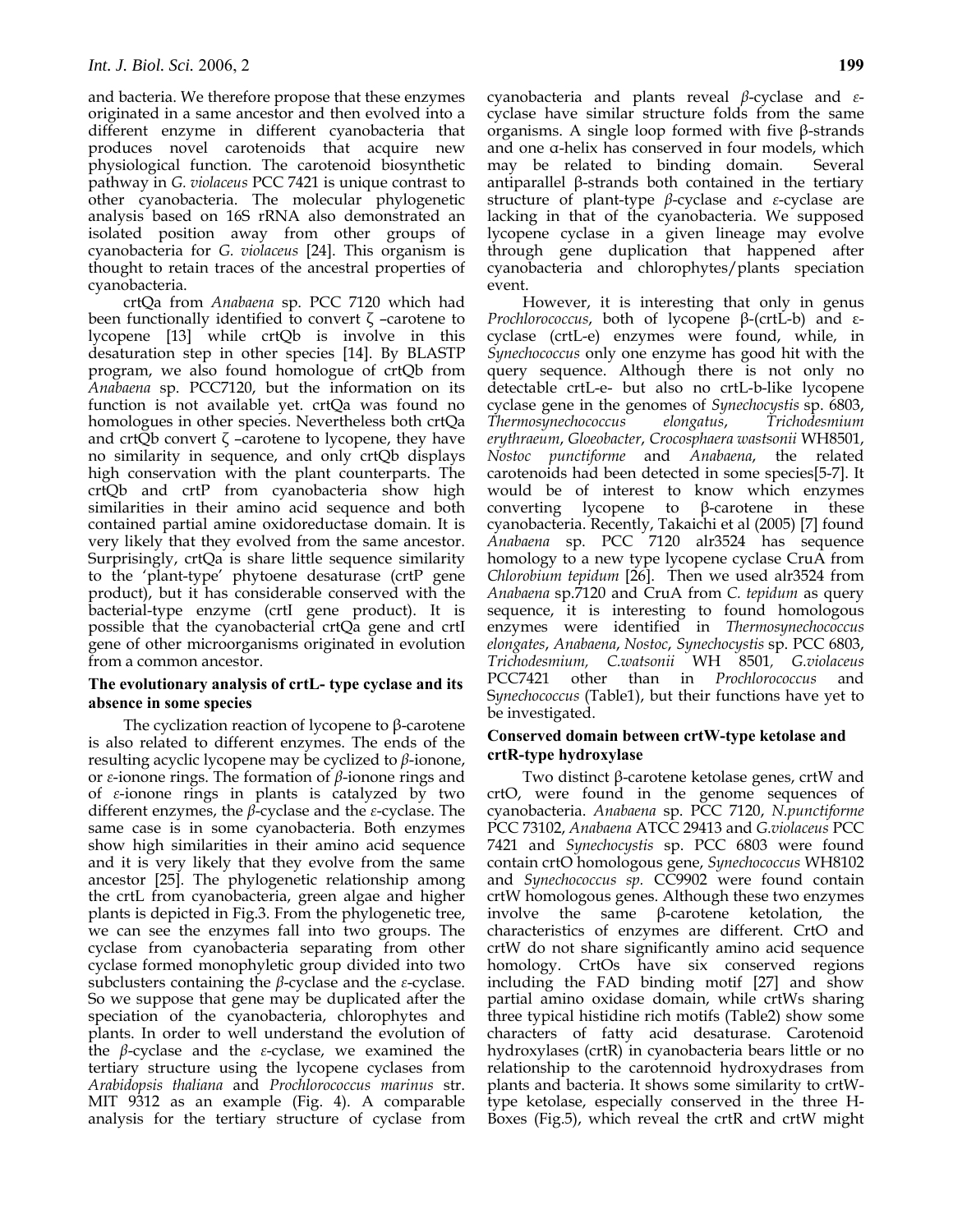have a common ancestor and acquire the different function during the evolution. The origin and phylogenetic position of crtR and crtW relative to other members of the three H–boxes FA protein family is of considerable interest.

#### **Structure of** *crt* **gene cluster in the cyanobacterial chromosomes**

To elucidate the complete genomic structure of the *crt* genes, we mapped them onto cyanobacterial genomes (Fig. 6). The structure of the *crt* gene clusters varies greatly among species. In *Prochlorococcus*, crtB, crtP and crtQb often clustered and transcribed in the same direction. Actually, in many cases, crtB and crtP are directly adjacent to each other on the chromosome and may form an operon. crtE and crtL-b formed an operon in *Prochlorococcus* NATL, *Prochlorococcus* MED4, *Synechococcus* WH8102 and *Synechococcus sp.* CC9902. While other *crt* genes are arranged in random in the genome and they are not always transcribed in the same direction. It is interesting cyanobacteria is distinct from other eubacteria in the organization of *crt* clusters although forming a coherent systematic group, genes for carotenoid biosynthetic enzymes are frequently clustered into large operons [28-30] in typical bacteria, but this does not appear to be the case in cyanobacteria*.* Although the cartoenoid biosynthetic pathway in *G. violaceus* PCC 7421 is similar with other eubacteria, the genomic structure of *crt* genes is not distinct from other cyanobacteria.

The *crt* genes are arranged in random in the cyanobacteria chromosomes. These loosely organized operon structures are sometimes considered ''destructed'' due to genome rearrangement, and secondary in origin [31]. While genome rearrangement and even gene displacement can be common during operon evolution [32], fragmentation of a well adapted operon will at least require the evolution of regulatory elements for newly generated gene clusters. The *crt* genes will acquire the new regulatory elements respectively to adapt for new environments.

Each of these enzymes is a single-gene produce in most cases. Multiple copies of ketolases were only identified in the filamentous species. Actually, two carotenoid ketolase genes crtW38 and crtW148 were cloned from the cyanobacterium, *Nostoc punctiforme*  PCC 73102 and functionally characterized [17]. Scanning the genomics of all species for *crt* genes by the similarity search we also found two crtO ketolases and two crtW existed in *Nostoc punctiforme* PCC 73102 and *Anabaena* ATCC 29413 respectively. There are no paralogous copies of *crt* genes other than in filamentous cyanobacteria. Most of filamentous cyanobacteria exhibit a wide range of ecological tolerance and are found in freshwater, marine and terrestrial habitats. The increased number of isozymes associated with pigment biosynthesis in filamentous cyanobacteria relative to unicellular species may be related to increased regulatory demands and perhaps also to different local environments.

#### **Acknowledgments**

This research was supported by funds named Key Innovative Project of Chinese Academy of Sciences (KZCX3-SW-215).

#### **Conflict of interest**

The authors have declared that no conflict of interest exists.

#### **References**

- 1. Olson JA, Krinsky NI. The colorful, fascinating world of the carotenoids: important physiologic modulators. FASEB J 1995; 9: 1547-1550.
- 2. Altermann W, Kazmierczak J. Archean microfossils: a reappraisal of early life on Earth. Res Microbiol 2003; 154:611- 617.
- 3. Schopf JW. Microfossils of the early Archean apex chert: new evidence of the antiquity of life. Science 1993; 260: 640-646.
- 4. Bryant DA.. The molecular biology of cyanobacteria. Kluwer Academic publishers. 1996:559-579.
- 5. Steiger S, Jackisch Y, Sandmann G. Carotenoid biosynthesis in Maresca *Gloeobacter violaceus* PCC7421 involves a single crtItype phytoene desaturase instead of typical cyanobacterial enzymes. Arch Microbiol 2005; 184 : 207-214.
- 6. Takaichi S, Maoka T, Masamoto K. Myxoxanthophyll in *Synechocystis* sp PCC 6803 is Myxol 2'-Dimethyl-Fucoside, (3R,2'S)-Myxol 2'-(2,4-di-O-Methyl-α-L-Fucoside), not rhamnoside. Plant Cell Physiol 2001; 42: 756–762.
- 7. Takaichi S, Mochimaru M, Maoka T, Katoh H. Myxol and 4 ketomyxol 2'-fucosides, not rhamnosides, from *Anabaena* sp. PCC 7120 and *Nostoc punctiforme* PCC 73102, and proposal for the biosynthetic pathway of carotenoids . Plant Cell Physiol 2005; 46: 497–504.
- 8. Armstrong GA, Alberti M, Hearst JE. Conserved enzymes mediate the early reactions of carotenoid biosynthesis in nonphotosynthetic and photosynthetic prokaryotes. Proc Natl Acad Sci USA 1990; 87: 9975– 9979.
- 9. Armstrong GA. Genetics of eubacterial carotenoid biosynthesis: a colorful tale. Annu Rev Microbiol 1997; 51: 629– 659.
- 10. Phadwal K. Carotenoid biosynthetic pathway: molecular phylogenies and evolutionary behavior of crt genes in eubacteria. Gene 2005; 345: 35- 43.
- 11. Sandmann G. Molecular evolution of carotenoid biosynthesis from bacteria to plants. Physiol Plant 2002; 116: 431-572.
- 12. Sandmann G. Phytoene desaturases: genes, enzymes and phylogenetic aspects. J Plant Physiol 1994; 143: 444-447.
- 13. Linden H, Misawa N, Saito T, Sandmann G. A novel carotenoid biosynthesis gene coding for  $\zeta$ -carotene desaturase: functional expression, sequence and phylogenetic origin. Plant Mol Biol 1994; 24: 369–379.
- 14. Breitenbach J, Fernández-González B, Vioque A, Sandmann G. A higher-plant type ζ-carotene desaturase in cyanobacterium *Synechocystis* PCC 6803. Plant Mol Biol 1998; 36: 725–732.
- 15. Fernández-Gonzalez B, Sandmann G, Vioque A. A new type of asymmetrically acting β-carotene ketolase is required for the synthesis of echinenone in the cyanobacterium *Synechocystis* sp. PCC 6803. J Biol Chem 1997; 272: 9728–9733.
- 16. Misawa N, Satomi Y, Kondo K, Yam AY, Kajiwara S, Saito T, Ohtani T, Miki W. Structure and functional analysis of a marine bacterial carotenoid biosynthesis gene cluster and astaxanthin biosynthetic pathway proposed at the gene level. J Bacteriol 1995; 177: 6575–6584.
- 17. Steiger S, Sandmann G. Cloning of two carotenoid ketolase genes from *Nostoc punctiforme* for the heterologous production of canthaxanthin and astaxanthin. Biotech Lett 2004; 26: 813– 817.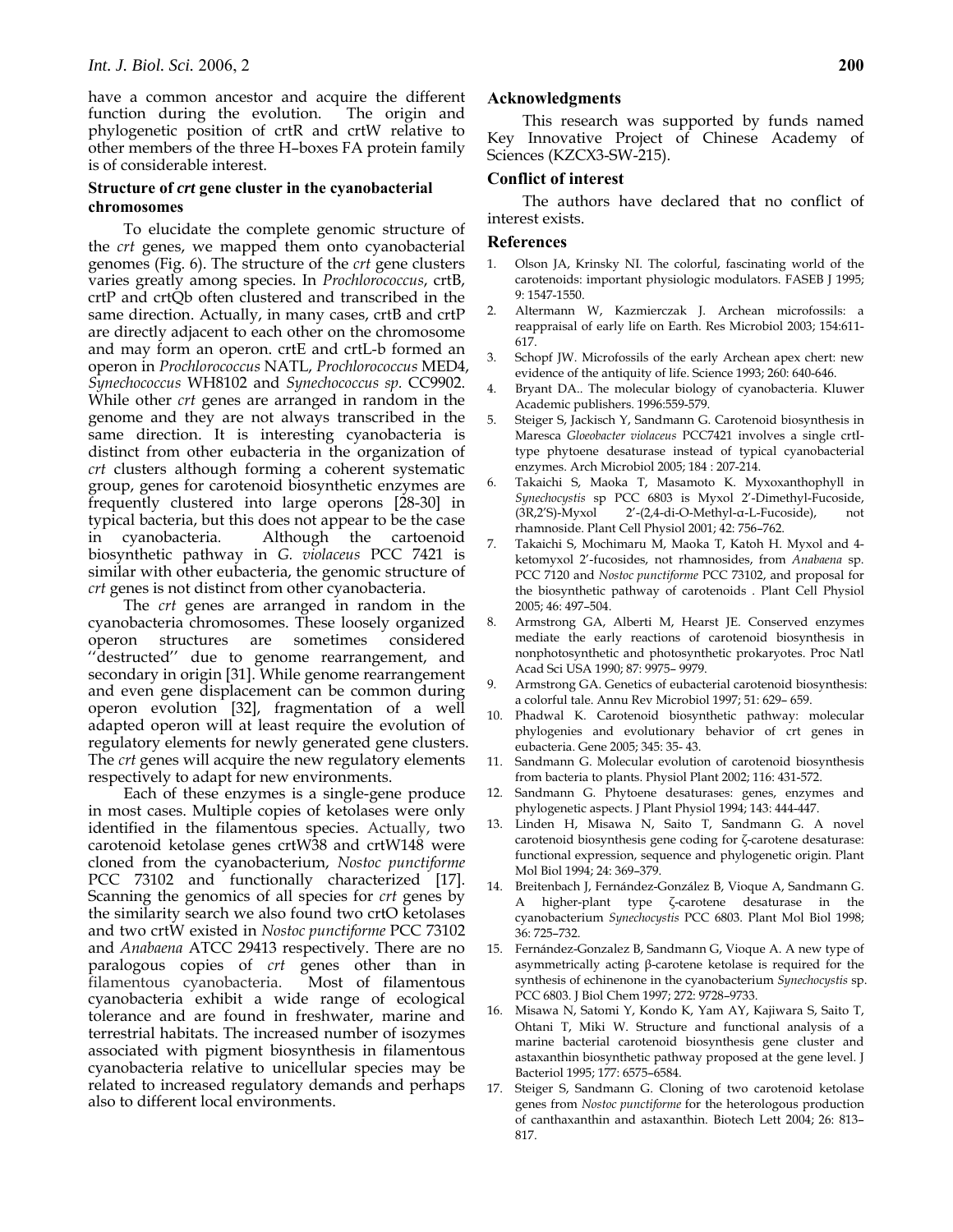- 18. Altschul SF, Gish W, Miller W, Myers EW, Lipman DJ. Basic local alignment search tool. J Mol Biol 1990; 215: 403–410.
- 19. Chenna R, Sugawara H, Koike T, Lopez R, Gibson TJ, Higgins DG, Thompson JD. Multiple sequences alignment with the clustal series of programs. Nucleic Acids Res 2003; 31: 3497– 3500.
- 20. Thompson JD, Gibson TJ, Plewniak F, Jeanmougin F, Higgins DG. The CLUSTAL\_X windows interface: exible strategies for multiple sequence alignment aided by quality analysis tools. Nucleic Acids Res 1997; 25: 4876–4882.
- 21. Schultz J, Milpetz F, Bork P, Ponting CP. SMART, a simple modular architecture research tool: Identification of signaling domains. Proc Natl Acad Sci USA 1998; 95: 5857-5864.
- 22. Saitou N, Nei M. The neighbor-joining method: a new method for reconstructing phylogenetic trees. J Mol Evol 1987; 4: 406- 425.
- 23. Kumar S, Tamura K, Jakobsen IB. MEGA2: Molecular evolutionary genetics analysis software. Bioinformatics 2001; 17: 1244-1245.
- 24. Honda D, Yokota D, Sugiyama J. Detection of seven major evolutionary lineages in cyanobacteria based on the 16S rRNA gene sequence analysis with new sequences of five marine *Synechococcus* strains. J Mol Evol 1999; 48: 723–739.
- 25. Krubasik P, Sandmann G. Molecular evolution of lycopene cyclases involved in the formation of carotenoids with ionone end groups. Biochemical Society Transactions 2000; 28: 806-810.

 $H<sub>O</sub>$ 

26. Maresca JA, Frigaard NF, Bryant DA. Identification of a novel class of lycopene cyclases in photosynthetic bacteria. In: van der Est A and Bruce D, eds. Photosynthesis: Fundamental Aspects to Global Perspectives. Allen Press, 2005.

#### **Figures and Tables**

**Fig. 1**: **Putative biosynthetic pathway of carotenoids in cyanobacteria.** The names of enzymes are according to the crtE, geranylgeranyl pyrophosphate synthase; crtB, phytoene synthase; crtP, phytoene desaturase; crtQ, zeta-carotene desaturase; crtL, lycopene beta cyclase, ; lycopene epsilon cyclase; cruA, the most like candidate for lycopene cyclase by comparison to CT0456 in the species lacking crtL. crtO/crtW, beta-carotene ketolase; crtR, betacarotene hydroxylase.

- 27. Mochimaru M, Masukawa H, Takaichi S. The cyanobacterium *Anabaena* sp. PCC 7120 has two distinct β-carotene ketolases: CrtO for echinenone and CrtW for ketomyxol synthesis. FEBS Letters 2005; 579: 6111-6114.
- 28. Krubasik P, Sandmann G. A carotenogenic gene cluster from *Brevibacterium linens* with novel lycopene cyclase genes involved in the synthesis of aromatic carotenoids. Mol Gen Genet 2000; 263: 423–432.
- 29. Viveiros M, Krubasik P, Sandmann G, Houssaini-Iraqui M. Structural and functional analysis of the gene cluster encoding carotenoid biosynthesis in *Mycobacterium aurum* A+. FEMS Microbiol Lett 2000; 187: 95–101.
- 30. Sedkova N, Tao L, Rouvière PE, Cheng Q. Diversity of carotenoid synthesis gene clusters from environmental *Enterobacteriaceae* strains. Appl Environ Microb 2005; 17: 8141– 8146.
- 31. Itoh T, Takemoto K, Mori H, Gojobori T. Evolutionary instability of operon structures disclosed by sequence comparisons of complete microbial genomes. Mol Biol Evol 1999; 16: 332–346.
- 32. Omelchenko MV, Makarova KS, Wolf YI, Rogozin IB, Koonin EV. Evolution of mosaic operons by horizontal gene transfer and gene displacement *in situ.* Genome Biol 2003; 4: R55.

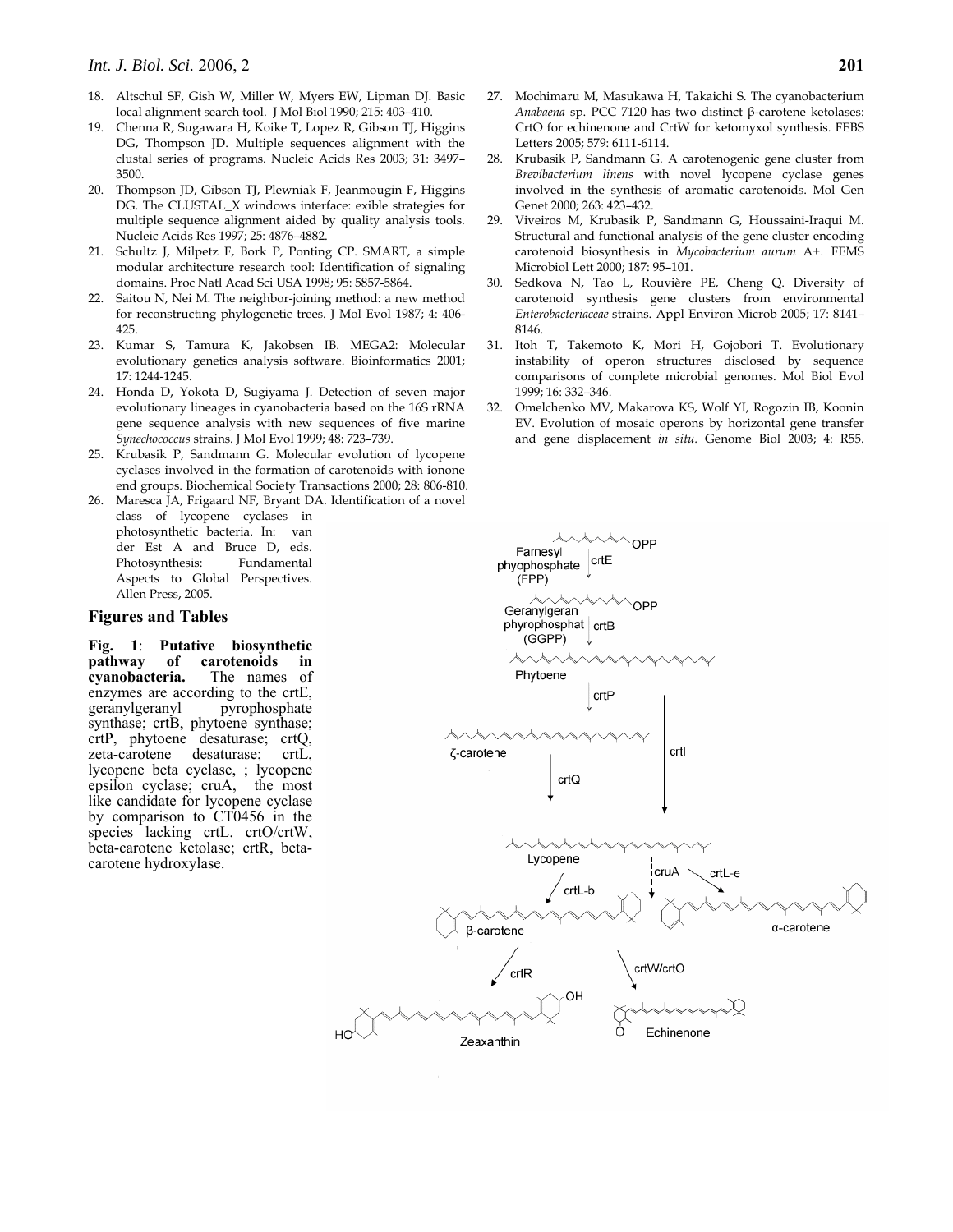**Fig. 2: Presumed enzymes involved in the biosynthetic pathway of carotenoids among different cyanobacterial species.** Some enzymes have been functionally identified, while others are just suggested by sequence homology. Database searches were carried out with the BLASTP program. (a) Putative carotenoid synthetic pathway diagram. The shading reflects correspondence to specific genes, numbers and colors are the same as in (b). (b) A list of major enzymes and proteins involved in cyanobacterial carotenoid biosynthesis. Presence or absence of putative orthologs in a given genome is indicated by '+' or '-', respectively. The gene IDs of putative othologous genes are listed in supplemental material.

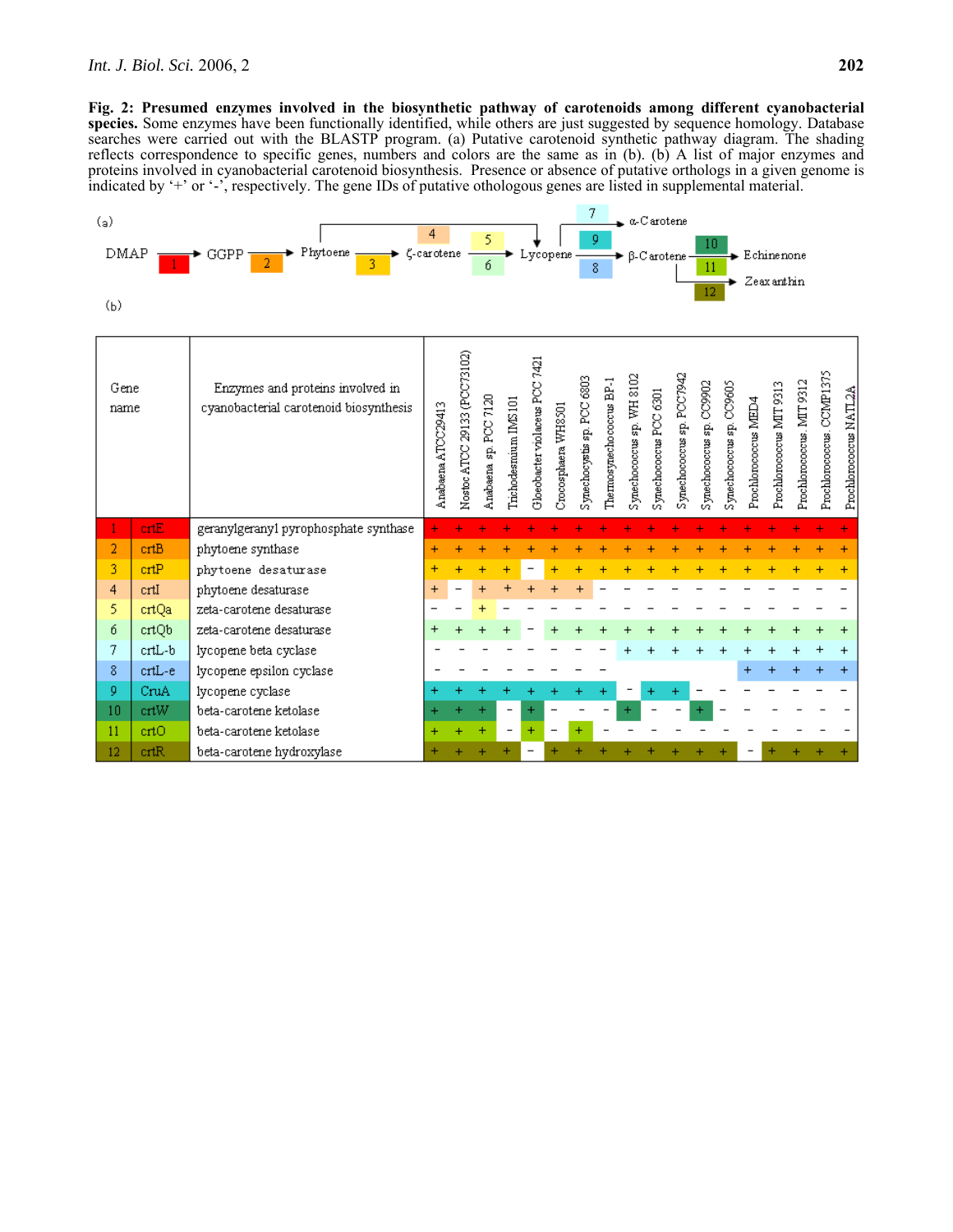#### *Int. J. Biol. Sci.* 2006, 2 **203**

**Fig. 3: Phylogenetic tree analysis of lycopene cylase based on the amino acid sequences of cyanobacteria, algae and plants by the neighbor-joining method.** The *Chloroflexus aurantiacus* sequence, a distinct ortholog, was chosen to root the tree. Numbers on branches indicate the percentage of 1000 bootstrap replicates that support the adjacent node; Accession numbers: ProchMED4-Lb, NP\_893181; Proch9312-Lb, YP\_397570; Proch1375-Lb, NP\_875528; ProchNATL2A-Lb, YP\_291882; Proch9313-Lb, NP\_894954; Syne9605-Lb, YP\_382237; Syne8102-Lb, NP\_896821; Syne7942-L, ZP\_00165074; Syne6301-L, YP\_172741; Syne9902-Lb, YP\_376736; ProchNATL2A-Le, YP\_291268; Proch1375-Le, NP\_875182; Proch9313-Le, NP\_895600; ProchMED4-Le, NP\_892751; Proch9312-Le, YP\_397130; H.pluv-Lb, AO64977; C. rein-Lb, AAX54906; C. rein-Le, AAT46065; A.thal-Lb, NP\_187634; A.thal-Le, NP\_200513; L. escu-Le, CAA74745; L.escu-Lb, CAA60170; C.sien-Lb, AAU05146; C.sien-Le, AAS48096, C.auran-L, ZP\_00766039.

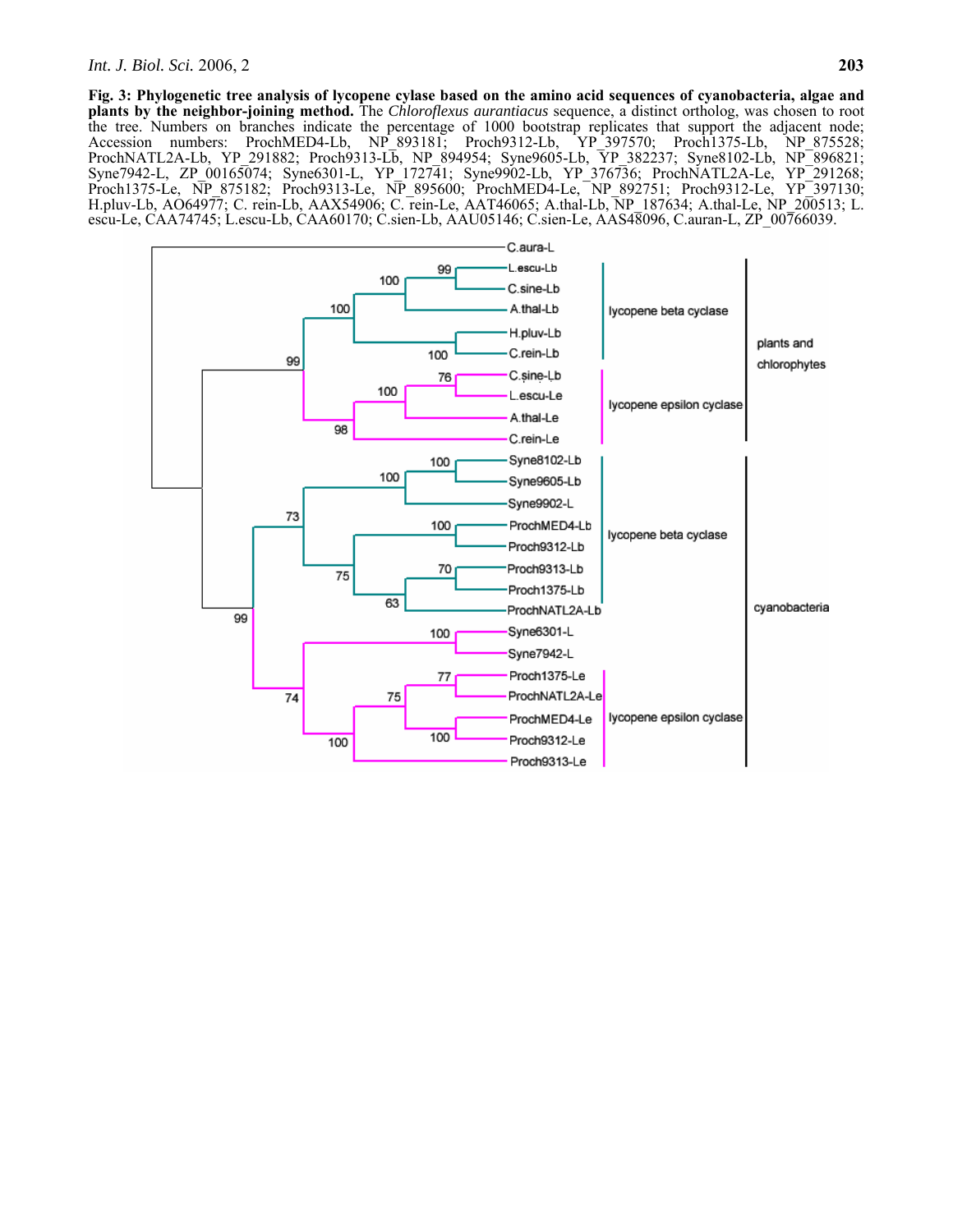**Fig. 4: Model of structure of lycopene cyclases from cyanobacteria and plants.** A, The structure-model of β-lycopene cyclase from *Prochlorococcus* MIT9312; B, The structure-model of ε-lycopene cyclase from *Prochlorococcus* MIT9312; C, The structure-model of β-lycopene cyclase from *Arabidopsis thaliana*; D, The structure-model of ε-lycopene cyclase from *Arabidopsis thaliana*.

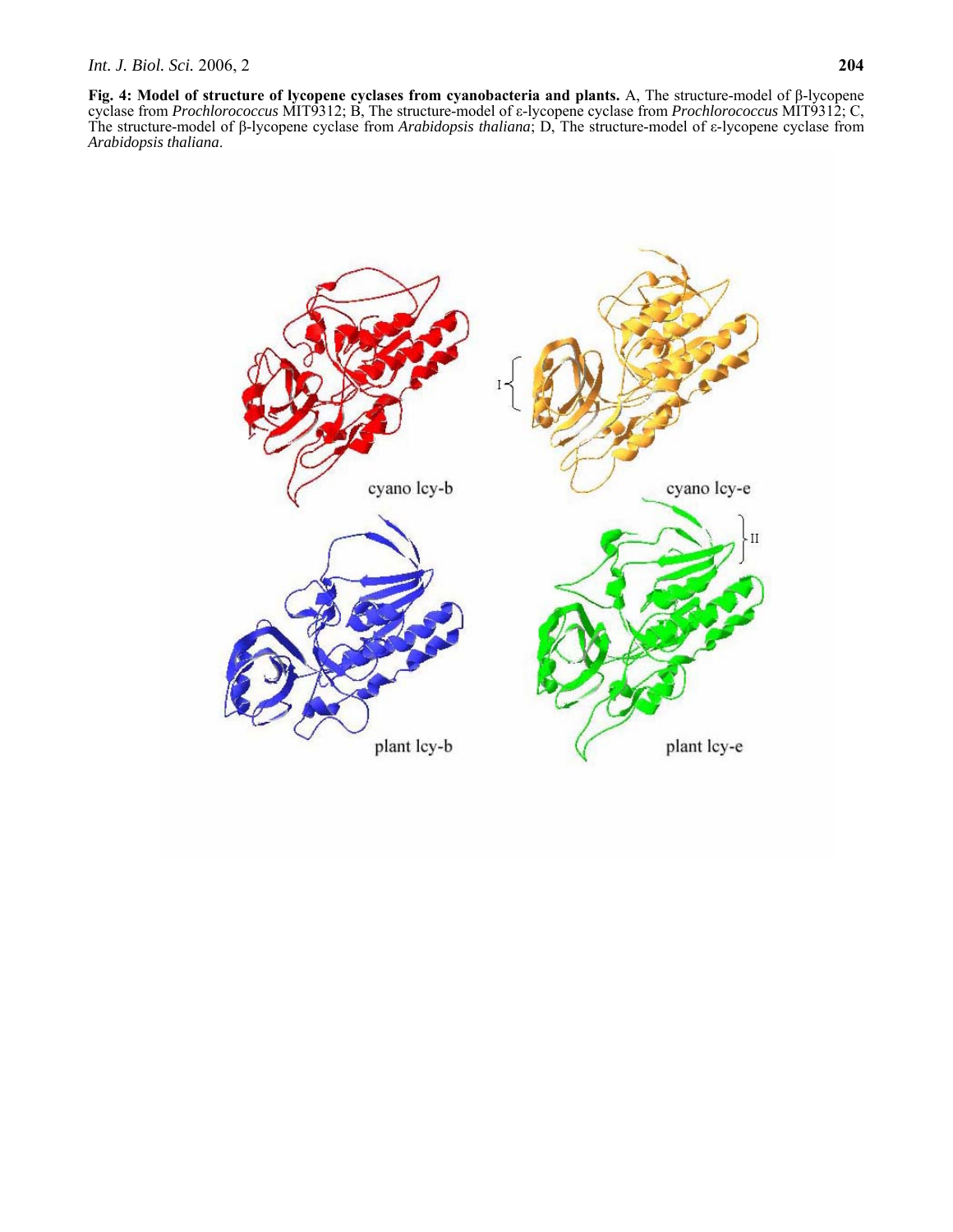**Fig. 5**: **Comparison of the amino acid sequence of fatty acid desaturases, β-hydroxylase and β-ketolase.** The conserved H-boxes were in black. 'FAD' represents fatty acid desaturase; 'R' represents crtR; 'W' represents crtW. The sequence sources are as follow: Tri101-FAD ZP\_00675708; Ana29413-FAD YP\_324705; Syn6803-FAD NP\_441489; Cro8501-R ZP\_00514501; Syn6803-R NP\_440788; Ana29413-R YP\_322210; Ana7120-R, NP\_488049; Syn7942-R, YP\_401456; Thermo-R NP\_682690; Pro9605-R YP\_380617; Ana29413-W1 YP\_322565; Ana7120-W NP\_487229; Nos73102-W1 ZP\_00111258; Glo7421-W NP\_924674; Syn8102-W NP\_897461; Syn9902-W YP\_376982.

| Tri101-FAD        | IGHDCGHR                 | IGENHHEKHT                       | NVEIPHE         |
|-------------------|--------------------------|----------------------------------|-----------------|
| Ana29413-FAD      | IGHDCGHR                 | IK <b>E</b> NH <del>EH</del> KHT | NVEVPETE        |
| Cro8501-FAD       | IGHDCGHR                 | ILENYHHKHT                       | NVDIPER         |
| Syn6803-FAD       | VGEDICGER                | LLEDHHLHT                        | NVDIPEG         |
| Cro8501-R         | VIHDASHN                 | RVELOHEAHV                       | NYEL IEE        |
| Syn6803-R         | VIHDASHN                 | RVELO <b>HE</b> ANV              | NYQLIOO         |
| Tri101-R          | VIHDASHN                 | RVELOHEAHV                       | NYQLIGG         |
| Ana29413-R        | VIHDACHO                 | RVELQHEAHV                       | NYELIEH         |
| Nos7120-R         | VIHDACHO                 | RVELOHEAHV                       | NYEL IFE        |
| Syn7942-R         | VIHDASHN                 | RVELQHEAHV                       | NYEL IEE        |
| Thermo-R          | VIHDASHN                 | RVEMOHEAHV                       | NYEL IEE        |
| Syn8102-R         | VIEDACEN                 | <b>RVELEHHAHV</b>                | NYHLVHH         |
| Pro9605-R         | VIEDACEN                 | RVELEHEAHV                       | NYHLVHH         |
| Ana29413-W1       | -AHDAMHG                 | KKEWLEHGHP                       | GYDKERD         |
| Nos7120-W         | -AHDAMHG                 | KKEWL <b>HH</b> GHP              | GYHKEHH         |
| Nos73102-W1       | -S <b>ED</b> AMEG        | KKHULHHMP                        | GYMEEEM         |
| Glo7421-W         | -AHDAMER                 | IKHOLHHRFP                       | GYHUEHH         |
| Syn8102-W         | -AHDSMHA                 | RNERREELAP                       | GYMRENT         |
| Syn9902-W         | – A <mark>HD</mark> AMHH | KNHSLHHRYP                       | GYELEHE         |
| Clustal Consensus | **. *                    | $\star$ $\star$<br>÷             | $\star$ $\star$ |
|                   | H-box1                   | H-box2                           | H-box3          |
|                   |                          |                                  |                 |

**Fig. 6: Genomic organization of the** *crt* **genes potentially encoding enzymes involved in the carotene biosynthetic pathway of various cyanobacterial species.** Long horizontal line indicates the chromosome, whereas short horizontal lines denote the extranuclear plasmids. Deduced chromosomal positions of the *crt* genes are marked by arrows with different colors. Arrows represent the direction of translation and the relative sizes of ORFs deduced from analysis of the nucleotide sequence. Note that *C.watsonii WH8501* and *T. erythraeum* IMS 101 genomes were still in draft format, and *crt* genes were mapped onto the chromosome evenly. Gene names are given at the bottom of the figure.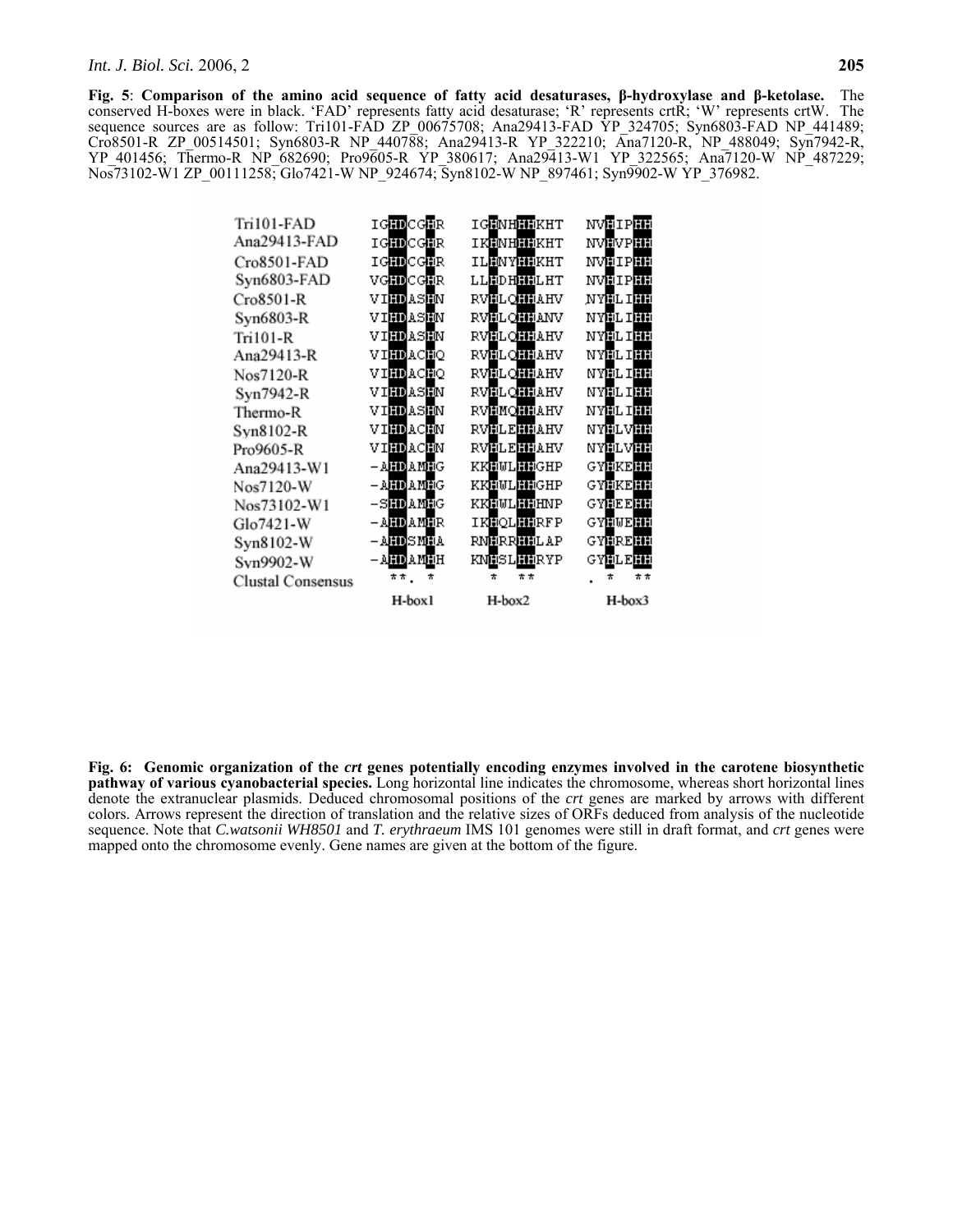